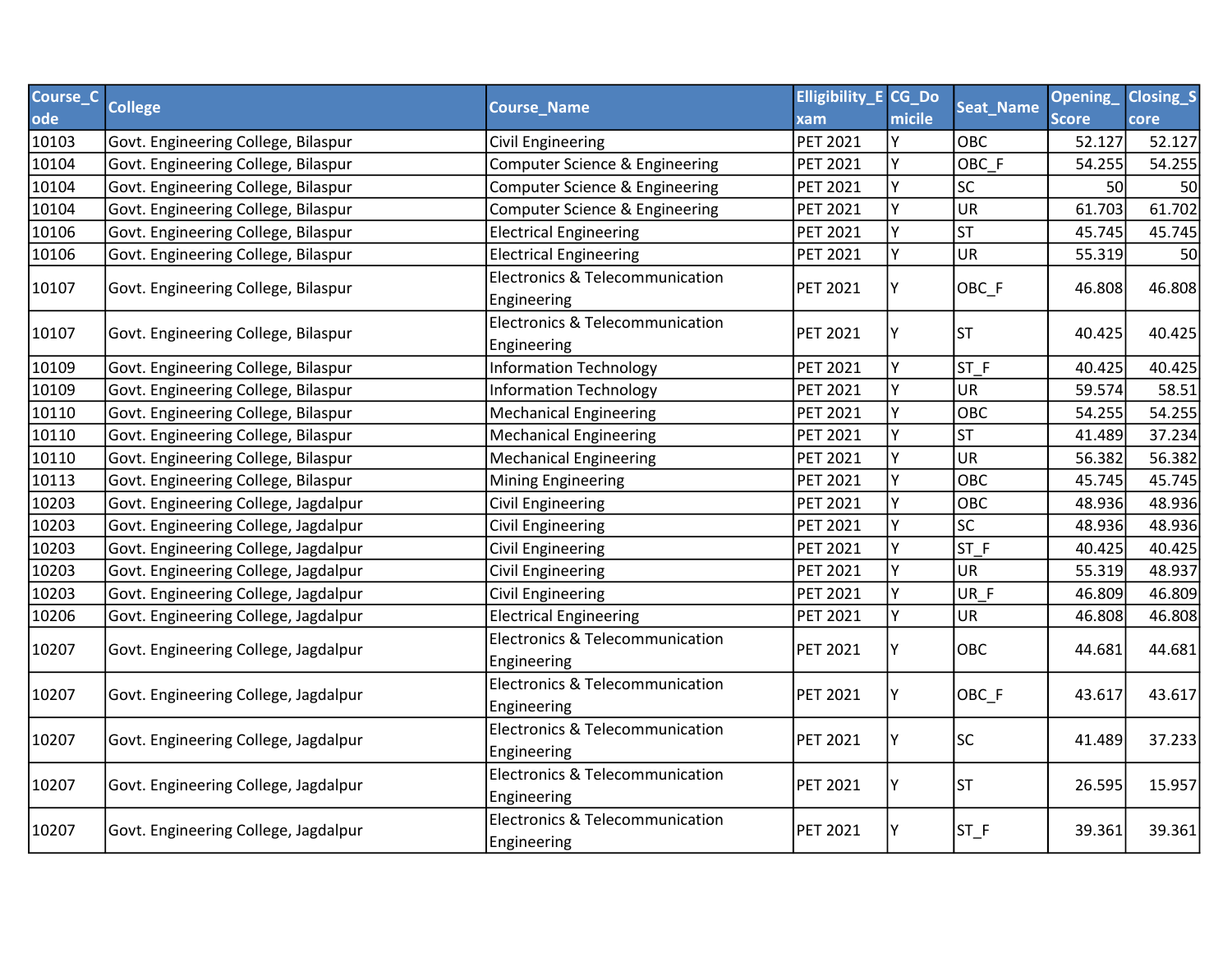| Course_C | <b>College</b>                       | <b>Course_Name</b>                              | <b>Elligibility_E CG_Do</b> |        | <b>Seat_Name</b>       | <b>Opening</b> | <b>Closing_S</b> |
|----------|--------------------------------------|-------------------------------------------------|-----------------------------|--------|------------------------|----------------|------------------|
| ode      |                                      |                                                 | xam                         | micile |                        | <b>Score</b>   | core             |
| 10207    | Govt. Engineering College, Jagdalpur | Electronics & Telecommunication                 | <b>PET 2021</b>             | Y      | UR                     | 47.872         | 45.745           |
|          |                                      | Engineering                                     |                             |        |                        |                |                  |
| 10209    | Govt. Engineering College, Jagdalpur | <b>Information Technology</b>                   | PET 2021                    | Y      | SC                     | 45.744         | 45.744           |
| 10209    | Govt. Engineering College, Jagdalpur | <b>Information Technology</b>                   | <b>PET 2021</b>             | Y      | <b>ST</b>              | 43.617         | 42.553           |
| 10209    | Govt. Engineering College, Jagdalpur | <b>Information Technology</b>                   | PET 2021                    | Υ      | UR                     | 51.063         | 50               |
| 10209    | Govt. Engineering College, Jagdalpur | <b>Information Technology</b>                   | PET 2021                    |        | UR F                   | 50             | 46.809           |
| 10210    | Govt. Engineering College, Jagdalpur | <b>Mechanical Engineering</b>                   | <b>PET 2021</b>             | Υ      | <b>OBC</b>             | 46.808         | 46.808           |
| 10210    | Govt. Engineering College, Jagdalpur | <b>Mechanical Engineering</b>                   | <b>PET 2021</b>             | Y      | <b>SC</b>              | 42.553         | 42.553           |
| 10210    | Govt. Engineering College, Jagdalpur | <b>Mechanical Engineering</b>                   | <b>PET 2021</b>             | Υ      | $SC_F$                 | 39.361         | 39.361           |
| 10210    | Govt. Engineering College, Jagdalpur | <b>Mechanical Engineering</b>                   | <b>PET 2021</b>             | Υ      | <b>UR</b>              | 47.872         | 47.872           |
| 10210    | Govt. Engineering College, Jagdalpur | <b>Mechanical Engineering</b>                   | PET 2021                    | Y      | UR_F                   | 42.554         | 42.554           |
| 10213    | Govt. Engineering College, Jagdalpur | <b>Mining Engineering</b>                       | JEE(MAINS)<br>2021          |        | $ST_F$                 | 58.25703       | 58.257           |
| 10213    | Govt. Engineering College, Jagdalpur | <b>Mining Engineering</b>                       | PET 2021                    | Y      | <b>OBC</b>             | 42.553         | 42.553           |
| 10213    | Govt. Engineering College, Jagdalpur | <b>Mining Engineering</b>                       | <b>PET 2021</b>             |        | $SC_F$                 | 31.914         | 31.914           |
| 10213    | Govt. Engineering College, Jagdalpur | <b>Mining Engineering</b>                       | PET 2021                    | Y      | <b>ST</b>              | 39.361         | 35.107           |
| 10213    | Govt. Engineering College, Jagdalpur | <b>Mining Engineering</b>                       | <b>PET 2021</b>             | Y      | ST F                   | 37.234         | 32.978           |
| 10213    | Govt. Engineering College, Jagdalpur | <b>Mining Engineering</b>                       | <b>PET 2021</b>             | Y      | UR                     | 47.872         | 43.617           |
| 10213    | Govt. Engineering College, Jagdalpur | <b>Mining Engineering</b>                       | PET 2021                    | Y      | UR F                   | 43.617         | 43.617           |
| 10303    | Govt. Engineering College, Raipur    | <b>Civil Engineering</b>                        | <b>PET 2021</b>             | Y      | <b>OBC</b>             | 60.638         | 60.638           |
| 10303    | Govt. Engineering College, Raipur    | <b>Civil Engineering</b>                        | <b>PET 2021</b>             | Υ      | $ST_F$                 | 41.489         | 41.489           |
| 10303    | Govt. Engineering College, Raipur    | Civil Engineering                               | <b>PET 2021</b>             | Y      | <b>UR</b>              | 60.639         | 60.639           |
| 10303    | Govt. Engineering College, Raipur    | <b>Civil Engineering</b>                        | <b>PET 2021</b>             | Y      | UR F                   | 61.702         | 61.702           |
| 10304    | Govt. Engineering College, Raipur    | Computer Science & Engineering                  | PET 2021                    | Y      | OBC F                  | 56.383         | 56.383           |
| 10304    | Govt. Engineering College, Raipur    | Computer Science & Engineering                  | <b>PET 2021</b>             | Υ      | $SC_F$                 | 54.255         | 54.255           |
| 10304    | Govt. Engineering College, Raipur    | Computer Science & Engineering                  | PET 2021                    | Υ      | ST                     | 48.936         | 46.809           |
| 10304    | Govt. Engineering College, Raipur    | Computer Science & Engineering                  | PET 2021                    | γ      | <b>UR</b>              | 81.915         | 72.341           |
| 10305    | Govt. Engineering College, Raipur    | <b>Electrical &amp; Electronics Engineering</b> | <b>PET 2021</b>             | Y      | $\overline{\text{sc}}$ | 44.681         | 44.681           |
| 10305    | Govt. Engineering College, Raipur    | <b>Electrical &amp; Electronics Engineering</b> | PET 2021                    | Y      | UR                     | 62.766         | 51.064           |
| 10305    | Govt. Engineering College, Raipur    | <b>Electrical &amp; Electronics Engineering</b> | PET 2021                    | Υ      | UR_F                   | 52.128         | 52.128           |
| 10307    | Govt. Engineering College, Raipur    | Electronics & Telecommunication<br>Engineering  | <b>PET 2021</b>             |        | lsc                    | 44.681         | 42.553           |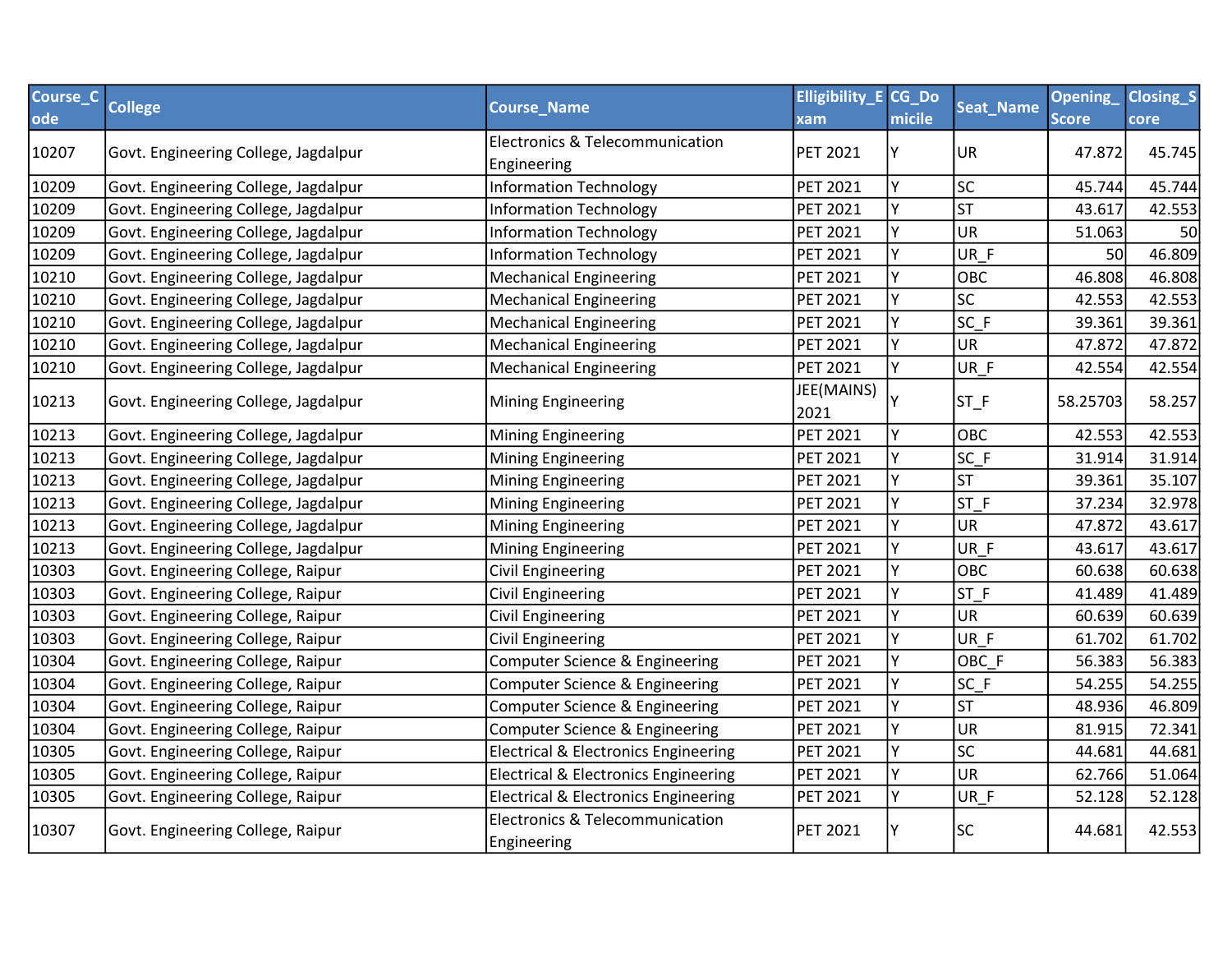| Course_C<br>ode | <b>College</b>                                     | <b>Course_Name</b>                              | <b>Elligibility_E CG_Do</b><br>xam | micile | Seat_Name | Opening<br><b>Score</b> | Closing_S<br>core |
|-----------------|----------------------------------------------------|-------------------------------------------------|------------------------------------|--------|-----------|-------------------------|-------------------|
| 10307           | Govt. Engineering College, Raipur                  | Electronics & Telecommunication<br>Engineering  | <b>PET 2021</b>                    | Υ      | <b>ST</b> | 42.552                  | 42.552            |
| 10307           | Govt. Engineering College, Raipur                  | Electronics & Telecommunication<br>Engineering  | <b>PET 2021</b>                    | Υ      | $ST_F$    | 39.361                  | 39.361            |
| 10307           | Govt. Engineering College, Raipur                  | Electronics & Telecommunication<br>Engineering  | <b>PET 2021</b>                    |        | <b>UR</b> | 61.703                  | 55.319            |
| 10310           | Govt. Engineering College, Raipur                  | <b>Mechanical Engineering</b>                   | <b>PET 2021</b>                    | Υ      | <b>ST</b> | 53.192                  | 40.425            |
| 10310           | Govt. Engineering College, Raipur                  | <b>Mechanical Engineering</b>                   | <b>PET 2021</b>                    | Y      | ST F      | 42.552                  | 42.552            |
| 10310           | Govt. Engineering College, Raipur                  | <b>Mechanical Engineering</b>                   | <b>PET 2021</b>                    | Y      | <b>UR</b> | 59.574                  | 55.32             |
| 10310           | Govt. Engineering College, Raipur                  | <b>Mechanical Engineering</b>                   | <b>PET 2021</b>                    | Y      | UR F      | 46.809                  | 46.809            |
| 10403           | Kirodimal Institute of Technology Raigarh          | <b>Civil Engineering</b>                        | <b>PET 2021</b>                    | Υ      | <b>UR</b> | 39.362                  | 38.298            |
| 10404           | Kirodimal Institute of Technology Raigarh          | Computer Science & Engineering                  | <b>PET 2021</b>                    | Υ      | <b>UR</b> | 44.681                  | 37.234            |
| 10404           | Kirodimal Institute of Technology Raigarh          | Computer Science & Engineering                  | <b>PET 2021</b>                    | Υ      | UR_F      | 29.787                  | 29.787            |
| 10409           | Kirodimal Institute of Technology Raigarh          | <b>Information Technology</b>                   | <b>PET 2021</b>                    | Υ      | <b>UR</b> | 19.149                  | 19.149            |
| 10410           | Kirodimal Institute of Technology Raigarh          | <b>Mechanical Engineering</b>                   | <b>PET 2021</b>                    | Y      | <b>UR</b> | 38.297                  | 36.17             |
| 10503           | Institute of Technology, Korba                     | <b>Civil Engineering</b>                        | <b>PET 2021</b>                    | Υ      | UR        | 21.277                  | 21.277            |
| 10504           | Institute of Technology, Korba                     | Computer Science & Engineering                  | <b>PET 2021</b>                    | Y      | UR        | 45.744                  | 35.107            |
| 10505           | Institute of Technology, Korba                     | <b>Electrical &amp; Electronics Engineering</b> | <b>PET 2021</b>                    |        | UR        | 32.978                  | 32.978            |
| 10510           | Institute of Technology, Korba                     | <b>Mechanical Engineering</b>                   | <b>PET 2021</b>                    | Y      | UR        | 34.042                  | 31.914            |
| 10603           | Bhilai Institute of Technology, Bhilai House, Durg | Civil Engineering                               | <b>PET 2021</b>                    | Y      | OBC       | 44.681                  | 44.681            |
| 10603           | Bhilai Institute of Technology, Bhilai House, Durg | Civil Engineering                               | <b>PET 2021</b>                    | Y      | <b>SC</b> | 41.49                   | 35.106            |
| 10603           | Bhilai Institute of Technology, Bhilai House, Durg | <b>Civil Engineering</b>                        | PET 2021                           | Y      | <b>ST</b> | 39.362                  | 27.66             |
| 10603           | Bhilai Institute of Technology, Bhilai House, Durg | Civil Engineering                               | <b>PET 2021</b>                    | Y      | UR        | 55.319                  | 44.681            |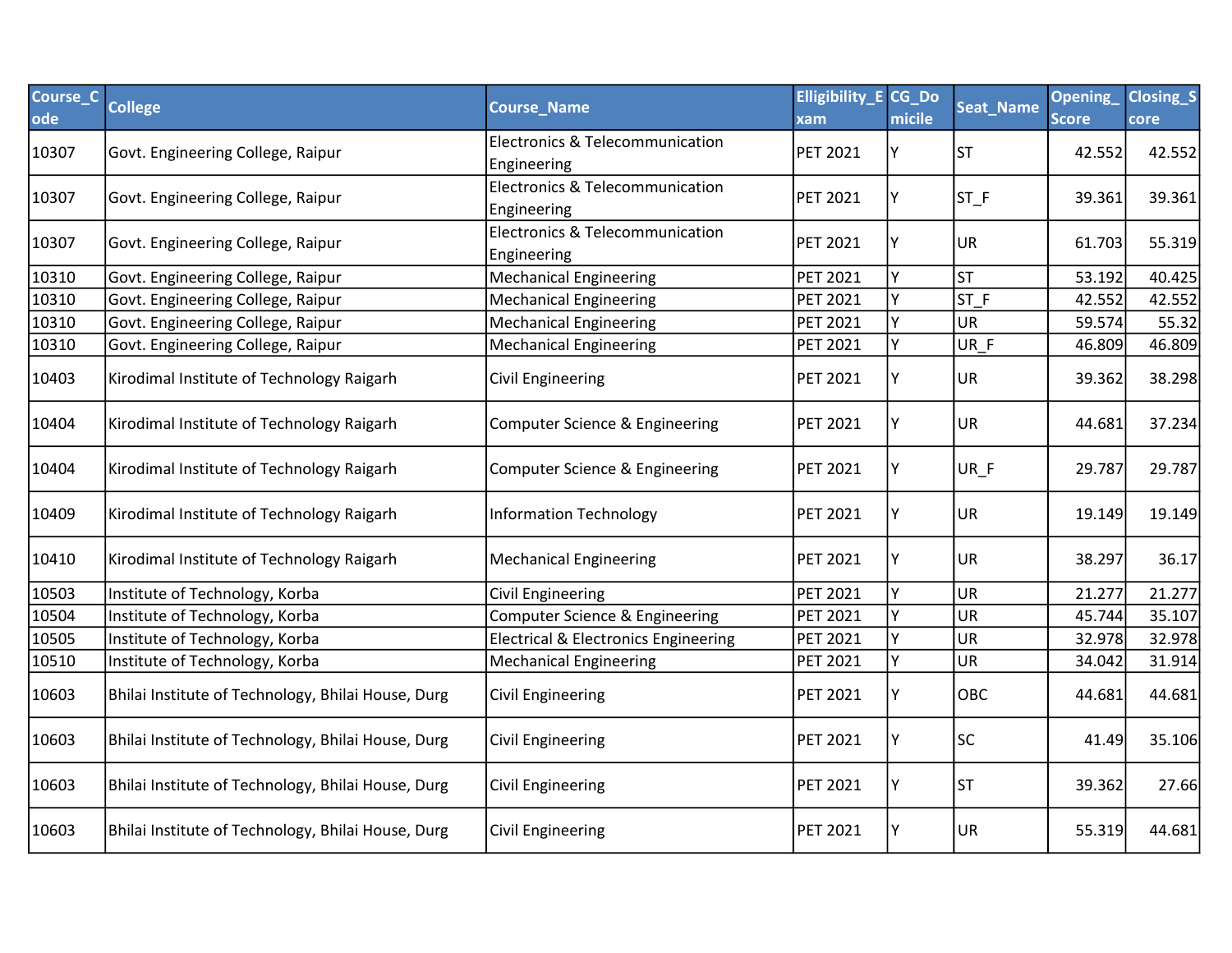| Course_C<br>ode | <b>College</b>                                     | <b>Course Name</b>                               | <b>Elligibility E CG Do</b><br>xam | micile | <b>Seat_Name</b> | Opening<br><b>Score</b> | <b>Closing_S</b><br>core |
|-----------------|----------------------------------------------------|--------------------------------------------------|------------------------------------|--------|------------------|-------------------------|--------------------------|
| 10604           | Bhilai Institute of Technology, Bhilai House, Durg | Computer Science & Engineering                   | <b>PET 2021</b>                    | Y      | <b>OBC</b>       | 57.446                  | 57.446                   |
| 10604           | Bhilai Institute of Technology, Bhilai House, Durg | Computer Science & Engineering                   | <b>PET 2021</b>                    | Y      | <b>SC</b>        | 38.298                  | 38.298                   |
| 10604           | Bhilai Institute of Technology, Bhilai House, Durg | Computer Science & Engineering                   | <b>PET 2021</b>                    | Υ      | lst              | 39.362                  | 36.171                   |
| 10604           | Bhilai Institute of Technology, Bhilai House, Durg | Computer Science & Engineering                   | <b>PET 2021</b>                    | Y      | <b>UR</b>        | 88.298                  | 57.447                   |
| 10605           | Bhilai Institute of Technology, Bhilai House, Durg | <b>Electrical &amp; Electronics Engineering</b>  | JEE(MAINS)<br>2021                 |        | UR               | 45.73492                | 45.1431                  |
| 10605           | Bhilai Institute of Technology, Bhilai House, Durg | <b>Electrical &amp; Electronics Engineering</b>  | <b>PET 2021</b>                    | Y      | <b>UR</b>        | 52.128                  | 29.787                   |
| 10606           | Bhilai Institute of Technology, Bhilai House, Durg | <b>Electrical Engineering</b>                    | JEE(MAINS)<br>2021                 |        | UR               | 46.73902                | 46.739                   |
| 10606           | Bhilai Institute of Technology, Bhilai House, Durg | <b>Electrical Engineering</b>                    | <b>PET 2021</b>                    | Y      | UR               | 43.617                  | 24.468                   |
| 10607           | Bhilai Institute of Technology, Bhilai House, Durg | Electronics & Telecommunication<br>Engineering   | JEE(MAINS)<br>2021                 | N      | los              | 73.66127                | 73.6613                  |
| 10607           | Bhilai Institute of Technology, Bhilai House, Durg | Electronics & Telecommunication<br>Engineering   | JEE(MAINS)<br>2021                 |        | UR               | 77.39                   | 77.39                    |
| 10607           | Bhilai Institute of Technology, Bhilai House, Durg | Electronics & Telecommunication<br>Engineering   | <b>PET 2021</b>                    | Y      | <b>UR</b>        | 46.809                  | 28.723                   |
| 10609           | Bhilai Institute of Technology, Bhilai House, Durg | <b>Information Technology</b>                    | JEE(MAINS)<br>2021                 |        | <b>SC</b>        | 45.92747                | 45.9275                  |
| 10609           | Bhilai Institute of Technology, Bhilai House, Durg | <b>Information Technology</b>                    | <b>PET 2021</b>                    | Υ      | UR               | 57.446                  | 53.192                   |
| 10610           | Bhilai Institute of Technology, Bhilai House, Durg | <b>Mechanical Engineering</b>                    | <b>PET 2021</b>                    | Υ      | UR               | 51.063                  | 30.851                   |
| 10618           | Bhilai Institute of Technology, Bhilai House, Durg | Computer Science & Engineering (Data<br>Science) | <b>PET 2021</b>                    | Υ      | <b>OBC</b>       | 52.128                  | 52.128                   |
| 10618           | Bhilai Institute of Technology, Bhilai House, Durg | Computer Science & Engineering (Data<br>Science) | <b>PET 2021</b>                    |        | <b>SC</b>        | 38.297                  | 38.297                   |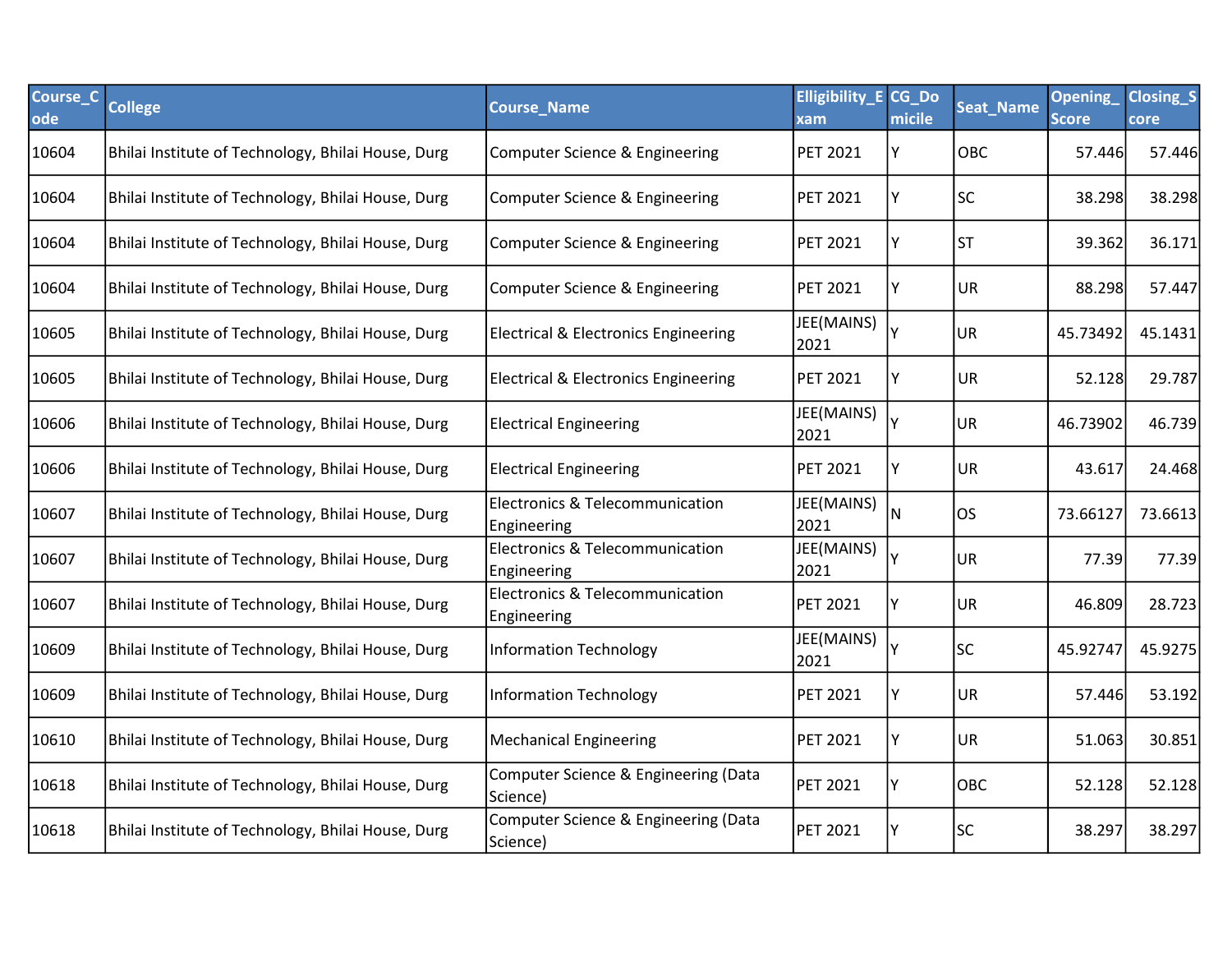| Course_C<br>ode | <b>College</b>                                        | <b>Course Name</b>                                          | <b>Elligibility E CG Do</b><br>xam | micile | Seat_Name  | <b>Opening</b><br><b>Score</b> | <b>Closing_S</b><br>core |
|-----------------|-------------------------------------------------------|-------------------------------------------------------------|------------------------------------|--------|------------|--------------------------------|--------------------------|
| 10632           | Bhilai Institute of Technology, Bhilai House, Durg    | Computer Science & Engineering (Artificial<br>Intelligence) | PET 2021                           | Υ      | <b>OBC</b> | 56.383                         | 56.383                   |
| 10632           | Bhilai Institute of Technology, Bhilai House, Durg    | Computer Science & Engineering (Artificial<br>Intelligence) | <b>PET 2021</b>                    |        | <b>SC</b>  | 36.17                          | 36.17                    |
| 10701           | Raipur Institute of Technology, Raipur                | Biotechnology                                               | <b>PET 2021</b>                    | Y      | UR         | 29.787                         | 29.787                   |
| 10703           | Raipur Institute of Technology, Raipur                | <b>Civil Engineering</b>                                    | PET 2021                           |        | UR         | 40.425                         | 40.425                   |
| 10704           | Raipur Institute of Technology, Raipur                | Computer Science & Engineering                              | <b>PET 2021</b>                    |        | UR         | 40.425                         | 34.043                   |
| 10705           | Raipur Institute of Technology, Raipur                | <b>Electrical &amp; Electronics Engineering</b>             | PET 2021                           |        | UR         | 38.298                         | 38.298                   |
| 10710           | Raipur Institute of Technology, Raipur                | <b>Mechanical Engineering</b>                               | <b>PET 2021</b>                    | Y      | UR         | 31.914                         | 31.914                   |
| 10804           | Christian College of Engineering & Technology, Bhilai | Computer Science & Engineering                              | PET 2021                           |        | <b>UR</b>  | 39.361                         | 39.361                   |
| 10806           | Christian College of Engineering & Technology, Bhilai | <b>Electrical Engineering</b>                               | <b>PET 2021</b>                    | Υ      | <b>UR</b>  | 32.978                         | 32.978                   |
| 10810           | Christian College of Engineering & Technology, Bhilai | <b>Mechanical Engineering</b>                               | <b>PET 2021</b>                    | Υ      | UR         | 29.787                         | 21.276                   |
| 10904           | Chhatrapati Shivaji Institute of Technology, Durg     | Computer Science & Engineering                              | JEE(MAINS)<br>2021                 |        | UR         | 84.22943                       | 84.2294                  |
| 10904           | Chhatrapati Shivaji Institute of Technology, Durg     | Computer Science & Engineering                              | <b>PET 2021</b>                    |        | <b>UR</b>  | 44.682                         | 31.916                   |
| 10905           | Chhatrapati Shivaji Institute of Technology, Durg     | <b>Electrical &amp; Electronics Engineering</b>             | JEE(MAINS)<br>2021                 |        | UR         | 61.94721                       | 61.9472                  |
| 10911           | Chhatrapati Shivaji Institute of Technology, Durg     | <b>Mechatronics Engineering</b>                             | <b>PET 2021</b>                    | Y      | UR         | 37.234                         | 37.234                   |
| 11003           | Rungta College of Engineering & Technology, Bhilai    | Civil Engineering                                           | <b>PET 2021</b>                    | N.     | UR         | 34.043                         | 34.043                   |
| 11003           | Rungta College of Engineering & Technology, Bhilai    | Civil Engineering                                           | <b>PET 2021</b>                    | Υ      | UR         | 39.361                         | 32.979                   |
| 11004           | Rungta College of Engineering & Technology, Bhilai    | Computer Science & Engineering                              | JEE(MAINS)<br>2021                 | N      | los        | 58.24283                       | 58.2428                  |
| 11004           | Rungta College of Engineering & Technology, Bhilai    | Computer Science & Engineering                              | JEE(MAINS)<br>2021                 | N      | UR.        | 10.61258                       | 2.37126                  |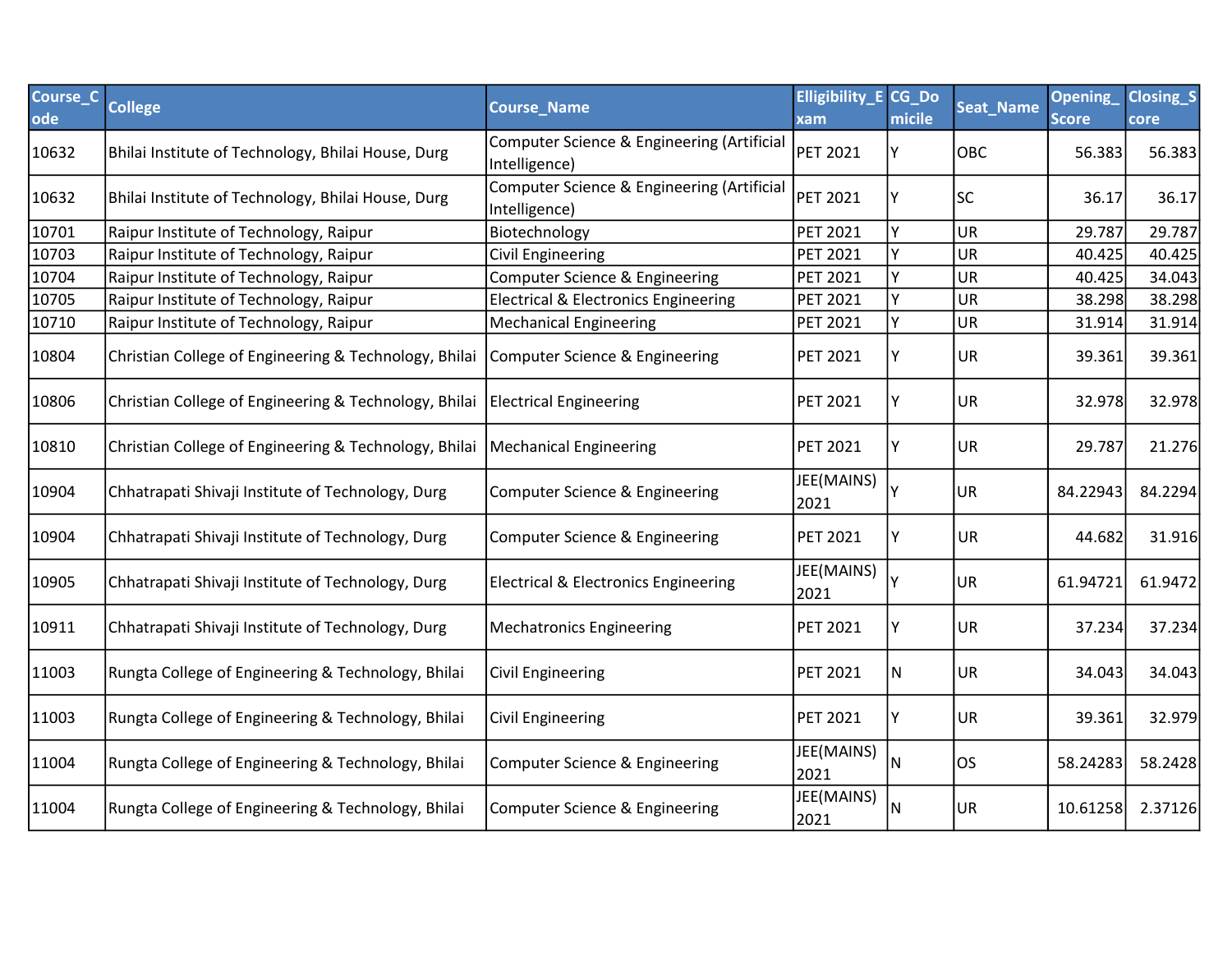| Course_C<br>ode | <b>College</b>                                     | <b>Course_Name</b>                               | <b>Elligibility_E CG_Do</b><br>xam | micile | <b>Seat_Name</b> | <b>Opening</b><br><b>Score</b> | <b>Closing_S</b><br><b>core</b> |
|-----------------|----------------------------------------------------|--------------------------------------------------|------------------------------------|--------|------------------|--------------------------------|---------------------------------|
| 11004           | Rungta College of Engineering & Technology, Bhilai | Computer Science & Engineering                   | JEE(MAINS)<br>2021                 | γ      | <b>UR</b>        | 79.90914                       | 54.4436                         |
| 11004           | Rungta College of Engineering & Technology, Bhilai | Computer Science & Engineering                   | <b>PET 2021</b>                    | Y      | UR               | 50                             | 28.723                          |
| 11006           | Rungta College of Engineering & Technology, Bhilai | <b>Electrical Engineering</b>                    | JEE(MAINS)<br>2021                 |        | <b>UR</b>        | 83.19                          | 83.19                           |
| 11006           | Rungta College of Engineering & Technology, Bhilai | <b>Electrical Engineering</b>                    | <b>PET 2021</b>                    | Υ      | UR               | 36.17                          | 36.17                           |
| 11009           | Rungta College of Engineering & Technology, Bhilai | Information Technology                           | JEE(MAINS)<br>2021                 | N      | los              | 66.06                          | 27.1684                         |
| 11009           | Rungta College of Engineering & Technology, Bhilai | Information Technology                           | JEE(MAINS)<br>2021                 |        | <b>UR</b>        | 70.87768                       | 70.8777                         |
| 11009           | Rungta College of Engineering & Technology, Bhilai | Information Technology                           | <b>PET 2021</b>                    | Υ      | UR               | 35.106                         | 35.106                          |
| 11010           | Rungta College of Engineering & Technology, Bhilai | Mechanical Engineering                           | JEE(MAINS)<br>2021                 | N      | los              | 49.71108                       | 38.8122                         |
| 11010           | Rungta College of Engineering & Technology, Bhilai | Mechanical Engineering                           | JEE(MAINS)<br>2021                 |        | <b>UR</b>        | 54.20543                       | 32.8746                         |
| 11010           | Rungta College of Engineering & Technology, Bhilai | Mechanical Engineering                           | PET 2021                           | N      | <b>UR</b>        | 39.362                         | 39.362                          |
| 11013           | Rungta College of Engineering & Technology, Bhilai | Mining Engineering                               | JEE(MAINS)<br>2021                 | N      | los              | 22.27                          | 22.27                           |
| 11013           | Rungta College of Engineering & Technology, Bhilai | <b>Mining Engineering</b>                        | JEE(MAINS)<br>2021                 | N      | UR               | 18.44709                       | 18.4471                         |
| 11013           | Rungta College of Engineering & Technology, Bhilai | Mining Engineering                               | <b>PET 2021</b>                    | N      | UR               | 39.362                         | 37.234                          |
| 11018           | Rungta College of Engineering & Technology, Bhilai | Computer Science & Engineering (Data<br>Science) | JEE(MAINS)<br>2021                 | N      | <b>UR</b>        | 39.9298                        | 15.3858                         |
| 11018           | Rungta College of Engineering & Technology, Bhilai | Computer Science & Engineering (Data<br>Science) | JEE(MAINS)<br>2021                 |        | UR               | 19.83509                       | 19.8351                         |
| 11018           | Rungta College of Engineering & Technology, Bhilai | Computer Science & Engineering (Data<br>Science) | <b>PET 2021</b>                    | N      | UR               | 37.234                         | 37.234                          |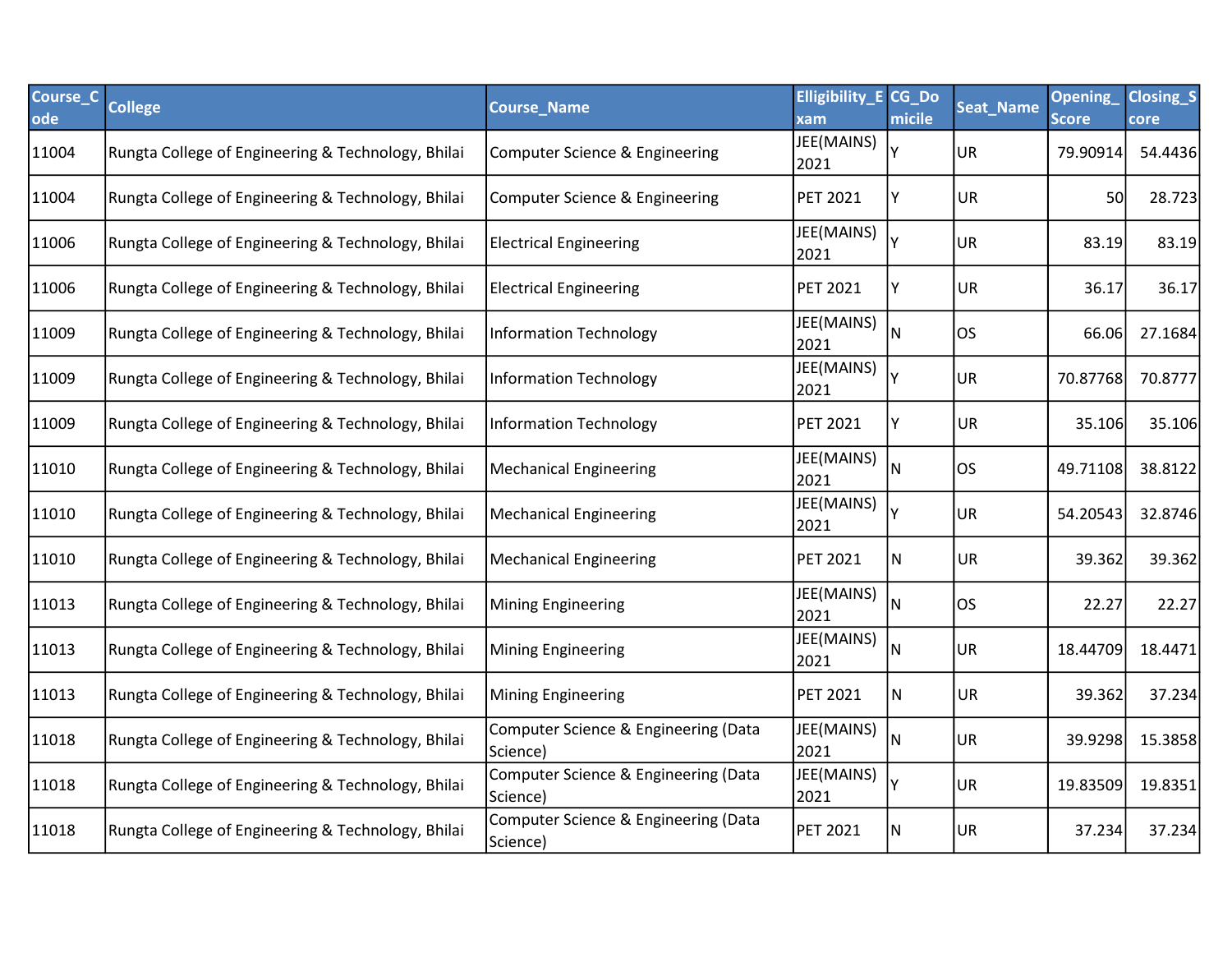| Course_C<br>ode | <b>College</b>                                     | <b>Course Name</b>                                                               | <b>Elligibility_E CG_Do</b><br>xam | micile | <b>Seat_Name</b> | Opening<br><b>Score</b> | <b>Closing_S</b><br>core |
|-----------------|----------------------------------------------------|----------------------------------------------------------------------------------|------------------------------------|--------|------------------|-------------------------|--------------------------|
| 11020           | Rungta College of Engineering & Technology, Bhilai | Automobile Engineering                                                           | JEE(MAINS)<br>2021                 |        | UR               | 50.84914                | 50.8491                  |
| 11020           | Rungta College of Engineering & Technology, Bhilai | Automobile Engineering                                                           | <b>PET 2021</b>                    |        | UR               | 39.362                  | 39.362                   |
| 11022           | Rungta College of Engineering & Technology, Bhilai | Agriculture Engineering                                                          | JEE(MAINS)<br>2021                 |        | UR               | 66.04698                | 66.047                   |
| 11022           | Rungta College of Engineering & Technology, Bhilai | Agriculture Engineering                                                          | <b>PET 2021</b>                    | N      | UR               | 38.298                  | 38.298                   |
| 11022           | Rungta College of Engineering & Technology, Bhilai | Agriculture Engineering                                                          | <b>PET 2021</b>                    | γ      | <b>UR</b>        | 40.426                  | 38.298                   |
| 11031           | Rungta College of Engineering & Technology, Bhilai | Computer Science & Engineering (Artificial<br>Intelligence and Machine Learning) | JEE(MAINS)<br>2021                 | N      | <b>UR</b>        | 43.66264                | 8.94683                  |
| 11031           | Rungta College of Engineering & Technology, Bhilai | Computer Science & Engineering (Artificial<br>Intelligence and Machine Learning) | JEE(MAINS)<br>2021                 |        | <b>UR</b>        | 66.91372                | 1.81205                  |
| 11031           | Rungta College of Engineering & Technology, Bhilai | Computer Science & Engineering (Artificial<br>Intelligence and Machine Learning) | <b>PET 2021</b>                    |        | UR               | 41.489                  | 38.298                   |
| 11032           | Rungta College of Engineering & Technology, Bhilai | Computer Science & Engineering (Artificial<br>Intelligence)                      | JEE(MAINS)<br>2021                 | N      | <b>UR</b>        | 77.21908                | 9.1233                   |
| 11032           | Rungta College of Engineering & Technology, Bhilai | Computer Science & Engineering (Artificial<br>Intelligence)                      | JEE(MAINS)<br>2021                 |        | UR               | 70.45                   | 18.9429                  |
| 11032           | Rungta College of Engineering & Technology, Bhilai | Computer Science & Engineering (Artificial<br>Intelligence)                      | <b>PET 2021</b>                    |        | <b>UR</b>        | 40.425                  | 32.979                   |
| 11103           | Shri Shankaracharya Technical Campus, Bhilai       | Civil Engineering                                                                | JEE(MAINS)<br>2021                 |        | <b>UR</b>        | 82.97                   | 82.97                    |
| 11103           | Shri Shankaracharya Technical Campus, Bhilai       | Civil Engineering                                                                | <b>PET 2021</b>                    | Υ      | UR               | 51.064                  | 30.851                   |
| 11104           | Shri Shankaracharya Technical Campus, Bhilai       | Computer Science & Engineering                                                   | <b>PET 2021</b>                    | Υ      | OBC              | 44.68                   | 42.553                   |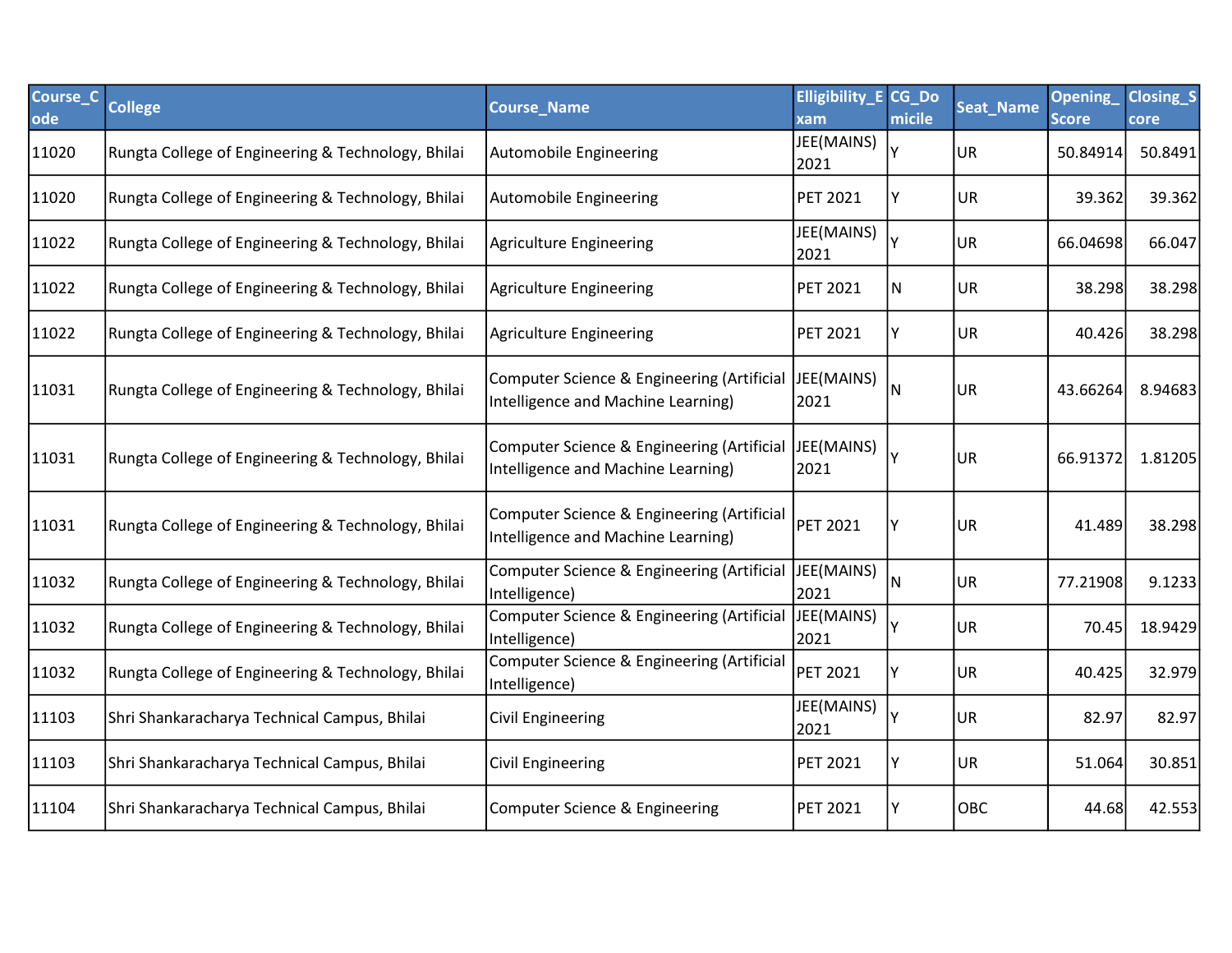| Course_C<br>ode | <b>College</b>                               | <b>Course Name</b>                                                                        | <b>Elligibility E CG Do</b><br>xam | micile | <b>Seat_Name</b> | Opening<br><b>Score</b> | <b>Closing_S</b><br>core |
|-----------------|----------------------------------------------|-------------------------------------------------------------------------------------------|------------------------------------|--------|------------------|-------------------------|--------------------------|
| 11104           | Shri Shankaracharya Technical Campus, Bhilai | Computer Science & Engineering                                                            | <b>PET 2021</b>                    | Y      | <b>UR</b>        | 52.127                  | 46.809                   |
| 11105           | Shri Shankaracharya Technical Campus, Bhilai | <b>Electrical &amp; Electronics Engineering</b>                                           | JEE(MAINS)<br>2021                 | N      | <b>OS</b>        | 30.41                   | 30.41                    |
| 11106           | Shri Shankaracharya Technical Campus, Bhilai | <b>Electrical Engineering</b>                                                             | JEE(MAINS)<br>2021                 |        | <b>UR</b>        | 15.60555                | 15.6055                  |
| 11109           | Shri Shankaracharya Technical Campus, Bhilai | <b>Information Technology</b>                                                             | <b>PET 2021</b>                    | Y      | <b>UR</b>        | 46.808                  | 39.362                   |
| 11110           | Shri Shankaracharya Technical Campus, Bhilai | <b>Mechanical Engineering</b>                                                             | <b>PET 2021</b>                    | Υ      | <b>UR</b>        | 38.298                  | 38.298                   |
| 11118           | Shri Shankaracharya Technical Campus, Bhilai | Computer Science & Engineering (Data<br>Science)                                          | <b>PET 2021</b>                    | N      | <b>UR</b>        | 30.852                  | 30.852                   |
| 11118           | Shri Shankaracharya Technical Campus, Bhilai | Computer Science & Engineering (Data<br>Science)                                          | <b>PET 2021</b>                    | Υ      | <b>UR</b>        | 46.808                  | 38.297                   |
| 11121           | Shri Shankaracharya Technical Campus, Bhilai | Computer Science & Engineering (Gaming<br>Technology)                                     | PET 2021                           |        | <b>UR</b>        | 42.553                  | 34.042                   |
| 11125           | Shri Shankaracharya Technical Campus, Bhilai | Computer Science & Engineering (IOT and<br>Cyber Security with Block Chain<br>Technology) | <b>PET 2021</b>                    |        | <b>UR</b>        | 46.808                  | 28.723                   |
| 11131           | Shri Shankaracharya Technical Campus, Bhilai | Computer Science & Engineering (Artificial<br>Intelligence and Machine Learning)          | JEE(MAINS)<br>2021                 |        | UR.              | 79.46688                | 55.7635                  |
| 11131           | Shri Shankaracharya Technical Campus, Bhilai | Computer Science & Engineering (Artificial<br>Intelligence and Machine Learning)          | <b>PET 2021</b>                    | Υ      | <b>UR</b>        | 51.064                  | 23.404                   |
| 11132           | Shri Shankaracharya Technical Campus, Bhilai | Computer Science & Engineering (Artificial<br>Intelligence)                               | JEE(MAINS)<br>2021                 |        | <b>UR</b>        | 31.76333                | 31.7633                  |
| 11132           | Shri Shankaracharya Technical Campus, Bhilai | Computer Science & Engineering (Artificial<br>Intelligence)                               | <b>PET 2021</b>                    |        | <b>UR</b>        | 52.128                  | 22.341                   |
| 11174           | Shri Shankaracharya Technical Campus, Bhilai | Computer Science & Business Systems                                                       | <b>PET 2021</b>                    | Υ      | <b>UR</b>        | 51.063                  | 39.361                   |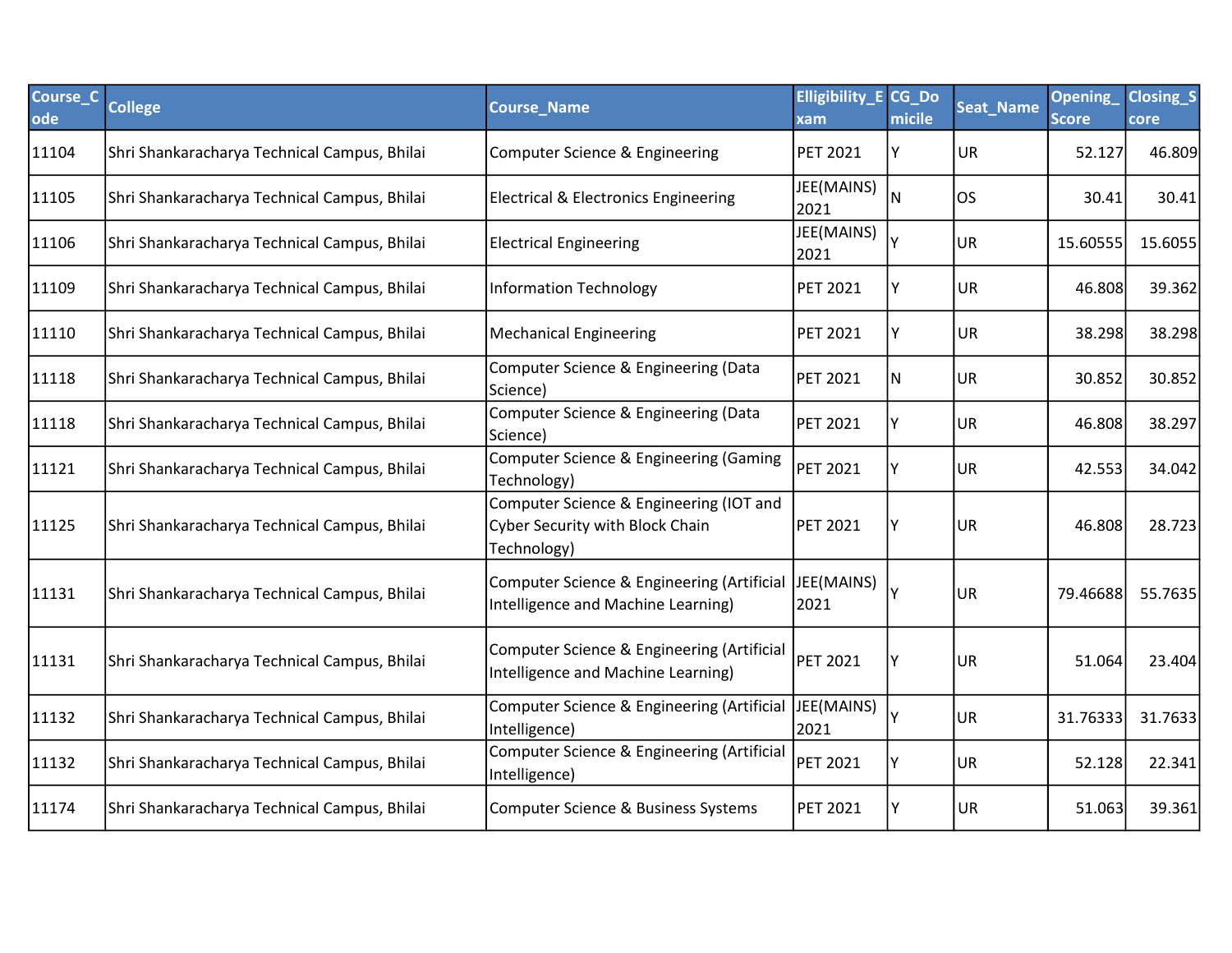| Course_C<br>ode | <b>College</b>                                                       | <b>Course_Name</b>                              | <b>Elligibility_E CG_Do</b><br>xam | micile | Seat_Name | <b>Opening</b><br><b>Score</b> | <b>Closing_S</b><br>core |
|-----------------|----------------------------------------------------------------------|-------------------------------------------------|------------------------------------|--------|-----------|--------------------------------|--------------------------|
| 11203           | Chouksey Engineering College, Lal Khadan, Bilaspur                   | <b>Civil Engineering</b>                        | <b>PET 2021</b>                    | Y      | <b>UR</b> | 53.191                         | 30.852                   |
| 11204           | Chouksey Engineering College, Lal Khadan, Bilaspur                   | <b>Computer Science &amp; Engineering</b>       | JEE(MAINS)<br>2021                 |        | UR        | 50.19562                       | 14.3898                  |
| 11204           | Chouksey Engineering College, Lal Khadan, Bilaspur                   | Computer Science & Engineering                  | <b>PET 2021</b>                    |        | <b>UR</b> | 51.064                         | 30.852                   |
| 11205           | Chouksey Engineering College, Lal Khadan, Bilaspur                   | <b>Electrical &amp; Electronics Engineering</b> | <b>PET 2021</b>                    | Y      | <b>UR</b> | 46.809                         | 34.043                   |
| 11207           | Chouksey Engineering College, Lal Khadan, Bilaspur                   | Electronics & Telecommunication<br>Engineering  | <b>PET 2021</b>                    | Y      | <b>UR</b> | 38.297                         | 38.297                   |
| 11210           | Chouksey Engineering College, Lal Khadan, Bilaspur                   | <b>Mechanical Engineering</b>                   | <b>PET 2021</b>                    | Y      | <b>UR</b> | 45.745                         | 40.426                   |
| 11503           | Dr. C V Raman Institute of Science and Technology,<br>Kota, Bilaspur | Civil Engineering                               | <b>PET 2021</b>                    | γ      | <b>UR</b> | 35.106                         | 29.788                   |
| 11504           | Dr. C V Raman Institute of Science and Technology,<br>Kota, Bilaspur | Computer Science & Engineering                  | JEE(MAINS)<br>2021                 | N      | los       | 55.76351                       | 55.7635                  |
| 11504           | Dr. C V Raman Institute of Science and Technology,<br>Kota, Bilaspur | Computer Science & Engineering                  | <b>PET 2021</b>                    | Υ      | UR        | 42.553                         | 37.234                   |
| 11506           | Dr. C V Raman Institute of Science and Technology,<br>Kota, Bilaspur | <b>Electrical Engineering</b>                   | <b>PET 2021</b>                    | γ      | UR        | 40.425                         | 40.425                   |
| 11510           | Dr. C V Raman Institute of Science and Technology,<br>Kota, Bilaspur | Mechanical Engineering                          | <b>PET 2021</b>                    | Y      | UR        | 34.043                         | 34.042                   |
| 11604           | MM College of Technology, Raipur                                     | <b>Computer Science &amp; Engineering</b>       | PET 2021                           | Y      | <b>UR</b> | 42.553                         | 28.723                   |
| 11605           | MM College of Technology, Raipur                                     | <b>Electrical &amp; Electronics Engineering</b> | JEE(MAINS)<br>2021                 |        | UR        | 48.3991                        | 48.3991                  |
| 11605           | MM College of Technology, Raipur                                     | <b>Electrical &amp; Electronics Engineering</b> | PET 2021                           | Y      | <b>UR</b> | 39.361                         | 39.361                   |
| 11803           | Ashoka Institute of Technology & Management<br>Rajnandgaon           | Civil Engineering                               | <b>PET 2021</b>                    | Υ      | <b>UR</b> | 42.553                         | 34.042                   |
| 12003           | Bharti College of Engineering & Technology, Durg                     | <b>Civil Engineering</b>                        | <b>PET 2021</b>                    | Y      | UR        | 42.553                         | 38.298                   |
| 12303           | Columbia Institute of Engineering & Technology,<br>Raipur            | Civil Engineering                               | <b>PET 2021</b>                    | Y      | UR        | 41.489                         | 38.298                   |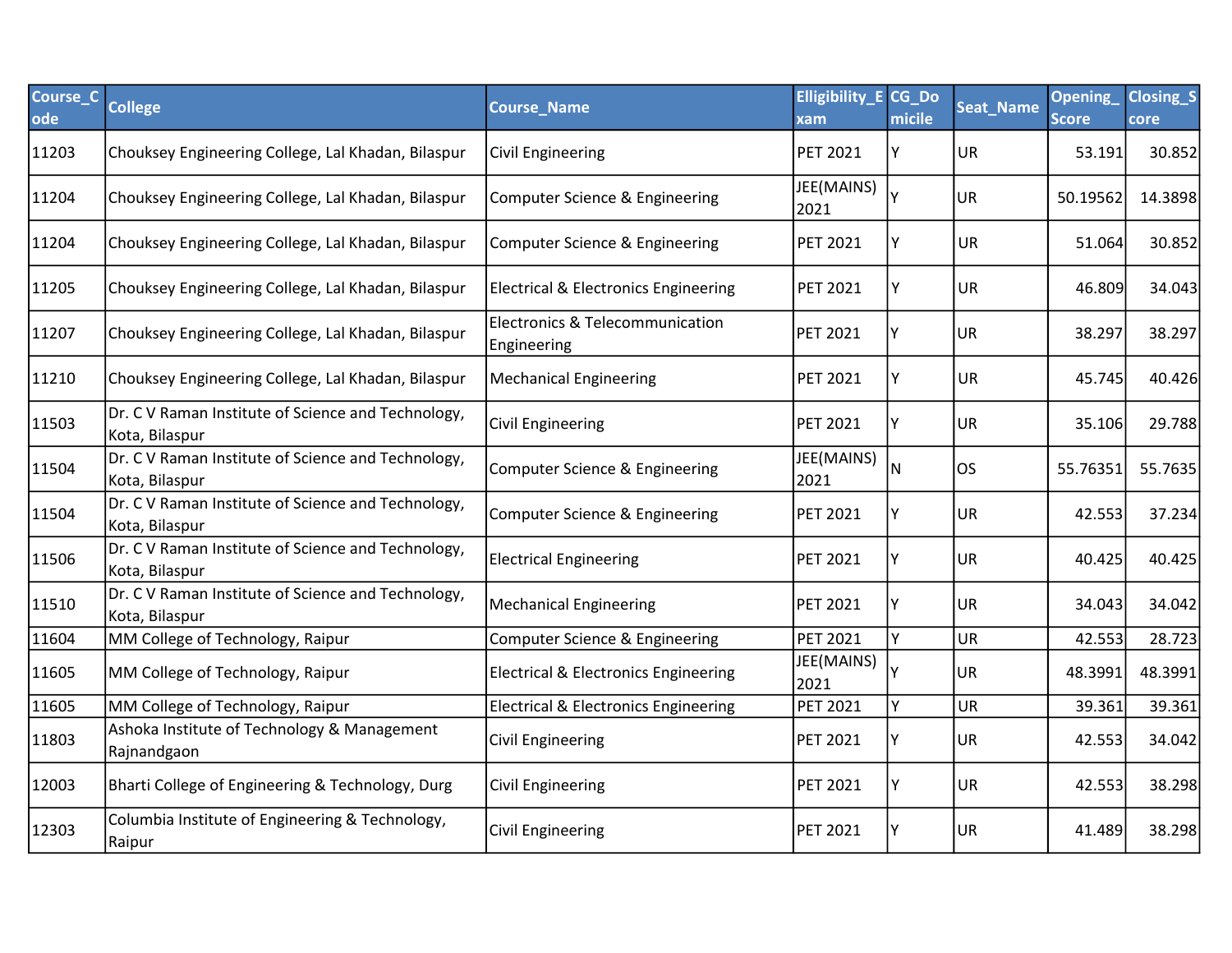| Course_C<br>ode | <b>College</b>                                                    | <b>Course Name</b>                             | <b>Elligibility_E CG_Do</b><br>xam | micile | <b>Seat_Name</b> | Opening<br><b>Score</b> | <b>Closing_S</b><br>core |
|-----------------|-------------------------------------------------------------------|------------------------------------------------|------------------------------------|--------|------------------|-------------------------|--------------------------|
| 12304           | Columbia Institute of Engineering & Technology,<br>Raipur         | Computer Science & Engineering                 | <b>PET 2021</b>                    | Υ      | <b>UR</b>        | 46.809                  | 25.532                   |
| 12310           | Columbia Institute of Engineering & Technology,<br>Raipur         | <b>Mechanical Engineering</b>                  | <b>PET 2021</b>                    |        | <b>UR</b>        | 38.298                  | 38.298                   |
| 12603           | J.K. Institute of Engineering, Bilaspur                           | Civil Engineering                              | <b>PET 2021</b>                    | Y      | UR               | 42.553                  | 32.979                   |
| 12604           | J.K. Institute of Engineering, Bilaspur                           | Computer Science & Engineering                 | JEE(MAINS)<br>2021                 |        | UR               | 52.10497                | 52.105                   |
| 12604           | J.K. Institute of Engineering, Bilaspur                           | Computer Science & Engineering                 | <b>PET 2021</b>                    |        | UR               | 30.851                  | 30.851                   |
| 12606           | J.K. Institute of Engineering, Bilaspur                           | <b>Electrical Engineering</b>                  | PET 2021                           |        | UR               | 36.171                  | 29.787                   |
| 12703           | Kruti Institute of Technology & Engineering, Raipur               | <b>Civil Engineering</b>                       | <b>PET 2021</b>                    |        | UR               | 44.68                   | 44.68                    |
| 12704           | Kruti Institute of Technology & Engineering, Raipur               | Computer Science & Engineering                 | <b>PET 2021</b>                    | Υ      | <b>UR</b>        | 34.043                  | 34.043                   |
| 12803           | Lakhmi Chand Institute of Technology, Bilaspur                    | <b>Civil Engineering</b>                       | JEE(MAINS)<br>2021                 |        | UR               | 71.40374                | 71.4037                  |
| 12803           | Lakhmi Chand Institute of Technology, Bilaspur                    | <b>Civil Engineering</b>                       | <b>PET 2021</b>                    |        | <b>UR</b>        | 43.616                  | 29.787                   |
| 12804           | Lakhmi Chand Institute of Technology, Bilaspur                    | Computer Science & Engineering                 | JEE(MAINS)<br>2021                 |        | <b>UR</b>        | 14.87565                | 14.8756                  |
| 12804           | Lakhmi Chand Institute of Technology, Bilaspur                    | Computer Science & Engineering                 | <b>PET 2021</b>                    |        | <b>UR</b>        | 44.681                  | 30.851                   |
| 12806           | Lakhmi Chand Institute of Technology, Bilaspur                    | <b>Electrical Engineering</b>                  | <b>PET 2021</b>                    |        | UR               | 47.872                  | 29.787                   |
| 12807           | Lakhmi Chand Institute of Technology, Bilaspur                    | Electronics & Telecommunication<br>Engineering | <b>PET 2021</b>                    |        | <b>UR</b>        | 41.49                   | 41.49                    |
| 13003           | RSR, Rungta College of Engineering & Technology,<br><b>Bhilai</b> | Civil Engineering                              | <b>PET 2021</b>                    |        | UR               | 28.723                  | 28.723                   |
| 13004           | RSR, Rungta College of Engineering & Technology,<br><b>Bhilai</b> | Computer Science & Engineering                 | JEE(MAINS)<br>2021                 | N      | los              | 49.60257                | 49.6026                  |
| 13004           | RSR, Rungta College of Engineering & Technology,<br><b>Bhilai</b> | Computer Science & Engineering                 | <b>PET 2021</b>                    |        | <b>UR</b>        | 47.872                  | 27.659                   |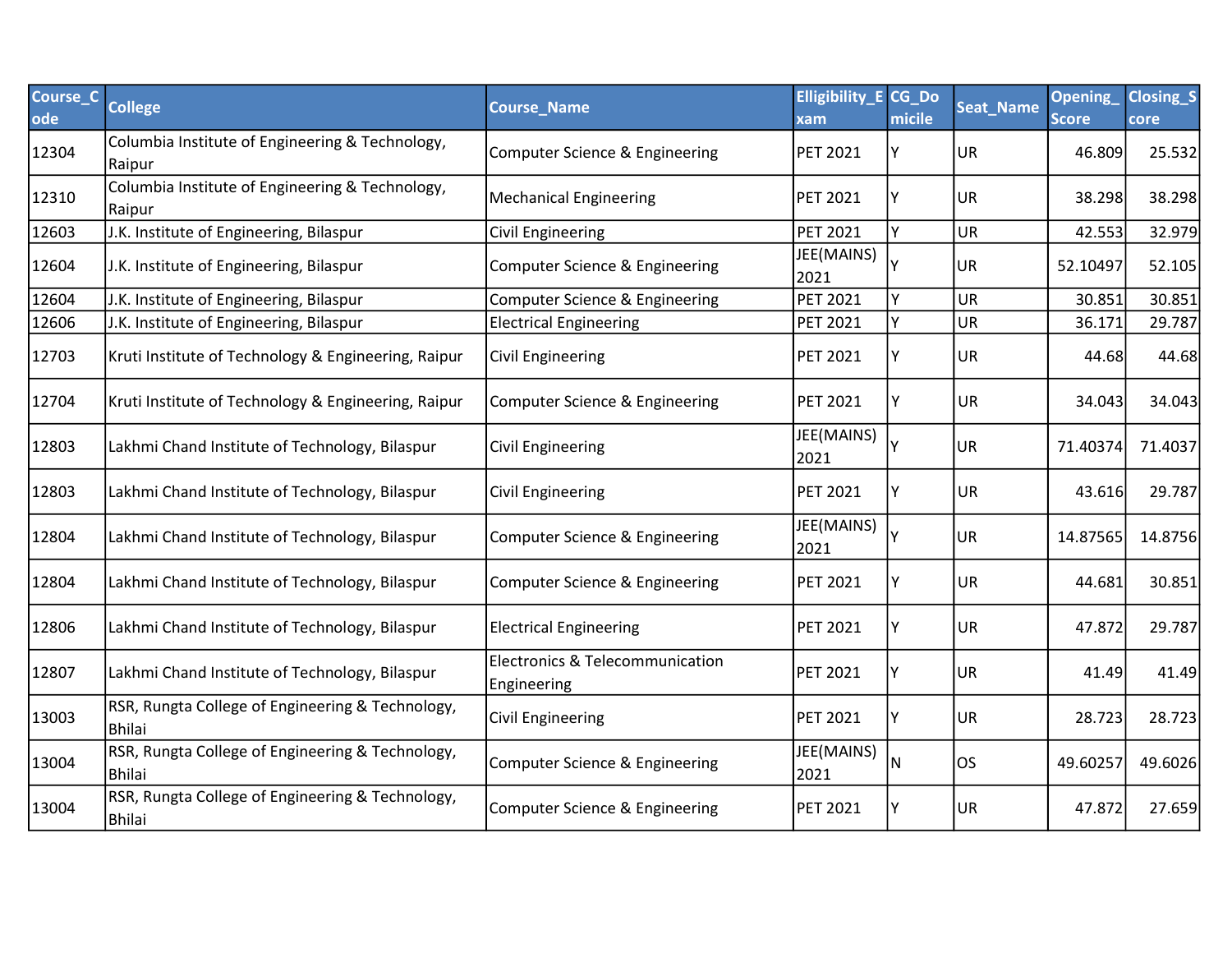| Course_C<br>ode | <b>College</b>                                                                  | <b>Course Name</b>                                          | <b>Elligibility_E CG_Do</b><br>xam | micile | Seat_Name | Opening<br><b>Score</b> | <b>Closing_S</b><br>core |
|-----------------|---------------------------------------------------------------------------------|-------------------------------------------------------------|------------------------------------|--------|-----------|-------------------------|--------------------------|
| 13006           | RSR, Rungta College of Engineering & Technology,<br><b>Bhilai</b>               | <b>Electrical Engineering</b>                               | <b>PET 2021</b>                    | N      | <b>UR</b> | 40.425                  | 40.425                   |
| 13006           | RSR, Rungta College of Engineering & Technology,<br><b>Bhilai</b>               | <b>Electrical Engineering</b>                               | <b>PET 2021</b>                    |        | <b>UR</b> | 42.554                  | 24.468                   |
| 13010           | RSR, Rungta College of Engineering & Technology,<br><b>Bhilai</b>               | <b>Mechanical Engineering</b>                               | <b>PET 2021</b>                    |        | <b>UR</b> | 37.234                  | 37.234                   |
| 13072           | RSR, Rungta College of Engineering & Technology,<br><b>Bhilai</b>               | Artificaial Intelliganece and Machine<br>Learning           | JEE(MAINS)<br>2021                 |        | UR        | 25.29314                | 25.2931                  |
| 13072           | RSR, Rungta College of Engineering & Technology,<br><b>Bhilai</b>               | Artificaial Intelliganece and Machine<br>Learning           | <b>PET 2021</b>                    |        | <b>UR</b> | 41.489                  | 41.489                   |
| 13503           | Shri Sankaracharya Institute of Professional<br>Management & Technology, Raipur | <b>Civil Engineering</b>                                    | <b>PET 2021</b>                    |        | UR        | 42.553                  | 31.915                   |
| 13504           | Shri Sankaracharya Institute of Professional<br>Management & Technology, Raipur | Computer Science & Engineering                              | JEE(MAINS)<br>2021                 | N      | los       | 20.91564                | 20.9156                  |
| 13504           | Shri Sankaracharya Institute of Professional<br>Management & Technology, Raipur | Computer Science & Engineering                              | JEE(MAINS)<br>2021                 |        | UR        | 76.8103                 | 31.885                   |
| 13504           | Shri Sankaracharya Institute of Professional<br>Management & Technology, Raipur | Computer Science & Engineering                              | <b>PET 2021</b>                    |        | UR        | 57.446                  | 25.532                   |
| 13507           | Shri Sankaracharya Institute of Professional<br>Management & Technology, Raipur | <b>Electronics &amp; Telecommunication</b><br>Engineering   | <b>PET 2021</b>                    |        | <b>UR</b> | 38.298                  | 36.17                    |
| 13510           | Shri Sankaracharya Institute of Professional<br>Management & Technology, Raipur | <b>Mechanical Engineering</b>                               | <b>PET 2021</b>                    | Υ      | UR        | 47.872                  | 31.915                   |
| 13532           | Shri Sankaracharya Institute of Professional<br>Management & Technology, Raipur | Computer Science & Engineering (Artificial<br>Intelligence) | JEE(MAINS)<br>2021                 |        | <b>UR</b> | 11.10378                | 11.1038                  |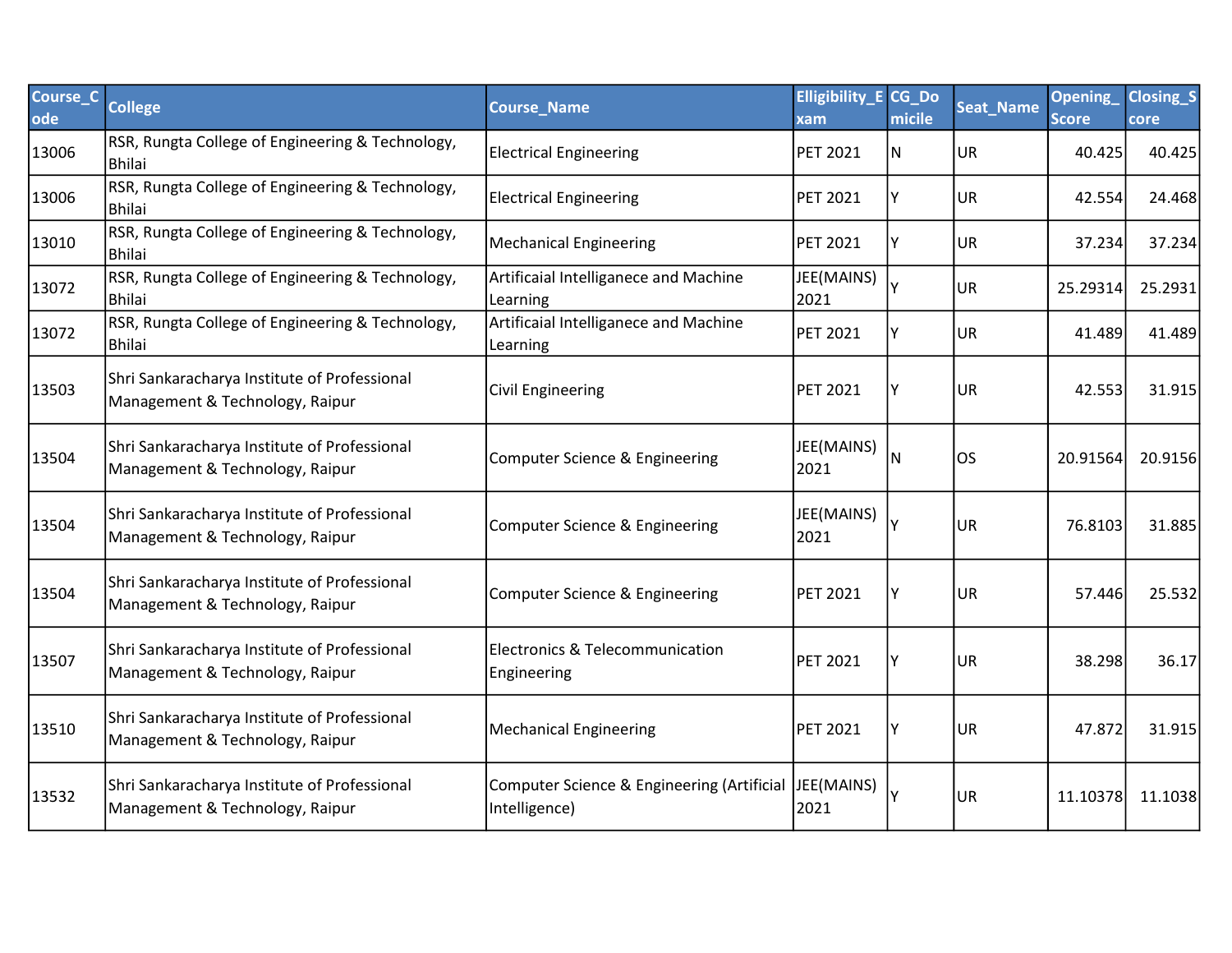| Course_C<br>ode | <b>College</b>                                                                  | <b>Course_Name</b>                                          | <b>Elligibility_E CG_Do</b><br>xam | micile | Seat_Name | <b>Opening</b><br><b>Score</b> | <b>Closing_S</b><br>core |
|-----------------|---------------------------------------------------------------------------------|-------------------------------------------------------------|------------------------------------|--------|-----------|--------------------------------|--------------------------|
| 13532           | Shri Sankaracharya Institute of Professional<br>Management & Technology, Raipur | Computer Science & Engineering (Artificial<br>Intelligence) | PET 2021                           |        | <b>UR</b> | 45.744                         | 34.042                   |
| 13572           | Shri Sankaracharya Institute of Professional<br>Management & Technology, Raipur | Artificaial Intelliganece and Machine<br>Learning           | <b>PET 2021</b>                    |        | <b>UR</b> | 28.723                         | 28.723                   |
| 13903           | Bhilai Institute of Technology, Kendri, Raipur                                  | Civil Engineering                                           | <b>PET 2021</b>                    | Υ      | <b>UR</b> | 45.745                         | 36.17                    |
| 13904           | Bhilai Institute of Technology, Kendri, Raipur                                  | Computer Science & Engineering                              | JEE(MAINS)<br>2021                 | N      | los       | 35.16424                       | 35.1642                  |
| 13904           | Bhilai Institute of Technology, Kendri, Raipur                                  | Computer Science & Engineering                              | JEE(MAINS)<br>2021                 |        | <b>UR</b> | 82.06                          | 27.25                    |
| 13904           | Bhilai Institute of Technology, Kendri, Raipur                                  | Computer Science & Engineering                              | <b>PET 2021</b>                    |        | UR        | 52.127                         | 26.595                   |
| 14203           | Chhattisgarh Engineering College, Borsi-Dhanora<br>Road, Durg                   | Civil Engineering                                           | <b>PET 2021</b>                    |        | UR        | 26.596                         | 26.596                   |
| 14303           | Shri Shankaracharya Institute of Engineering &<br>Technology, Durg              | Civil Engineering                                           | <b>PET 2021</b>                    | Y      | UR        | 42.552                         | 34.043                   |
| 14304           | Shri Shankaracharya Institute of Engineering &<br>Technology, Durg              | Computer Science & Engineering                              | JEE(MAINS)<br>2021                 |        | UR.       | 77.99882                       | 59.915                   |
| 14304           | Shri Shankaracharya Institute of Engineering &<br>Technology, Durg              | Computer Science & Engineering                              | <b>PET 2021</b>                    | ٧      | <b>UR</b> | 45.745                         | 29.788                   |
| 14604           | Professional Institute of Engineering and Technology,<br>Raipur                 | Computer Science & Engineering                              | JEE(MAINS)<br>2021                 |        | <b>UR</b> | 6.247713                       | 6.24771                  |
| 14604           | Professional Institute of Engineering and Technology,<br>Raipur                 | Computer Science & Engineering                              | <b>PET 2021</b>                    |        | <b>UR</b> | 38.298                         | 38.298                   |
| 14903           | Rungta College of Engineering & Technology, Raipur                              | Civil Engineering                                           | <b>PET 2021</b>                    | Υ      | <b>UR</b> | 39.362                         | 30.852                   |
| 14904           | Rungta College of Engineering & Technology, Raipur                              | Computer Science & Engineering                              | JEE(MAINS)<br>2021                 |        | <b>UR</b> | 72.16911                       | 37.2246                  |
| 14904           | Rungta College of Engineering & Technology, Raipur                              | Computer Science & Engineering                              | <b>PET 2021</b>                    |        | UR        | 41.49                          | 36.17                    |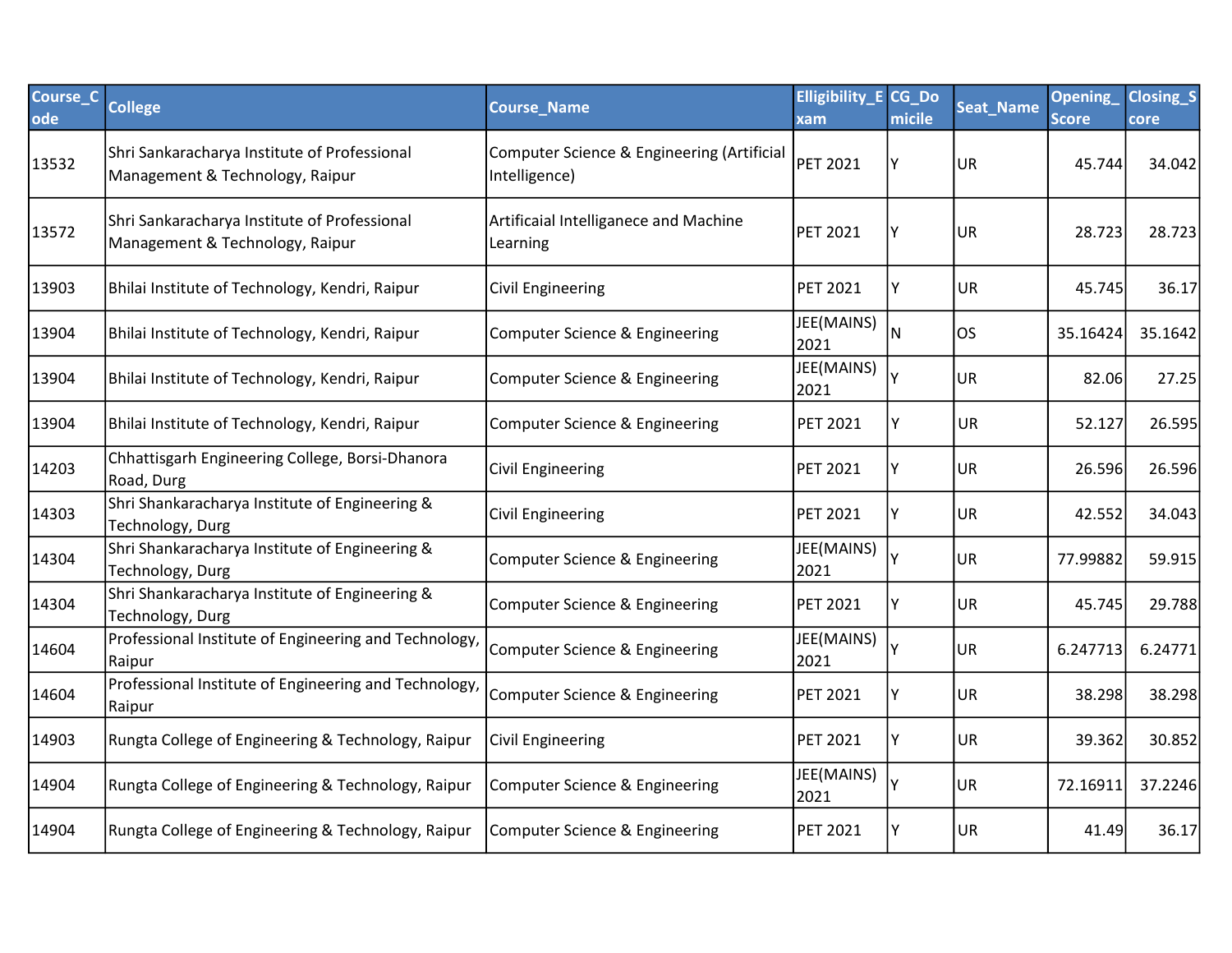| Course_C<br>ode | <b>College</b>                                     | <b>Course_Name</b>                        | <b>Elligibility_E CG_Do</b><br>xam | micile | <b>Seat_Name</b> | Opening<br><b>Score</b> | <b>Closing_S</b><br><b>core</b> |
|-----------------|----------------------------------------------------|-------------------------------------------|------------------------------------|--------|------------------|-------------------------|---------------------------------|
| 14906           | Rungta College of Engineering & Technology, Raipur | <b>Electrical Engineering</b>             | JEE(MAINS)<br>2021                 | Υ      | UR               | 68.9527                 | 68.9527                         |
| 14906           | Rungta College of Engineering & Technology, Raipur | <b>Electrical Engineering</b>             | PET 2021                           | Y      | <b>UR</b>        | 45.745                  | 36.171                          |
| 14910           | Rungta College of Engineering & Technology, Raipur | <b>Mechanical Engineering</b>             | <b>PET 2021</b>                    | Υ      | <b>UR</b>        | 41.489                  | 37.234                          |
| 16403           | Vishwavidyalaya Engineering College, Ambikapur     | <b>Civil Engineering</b>                  | <b>PET 2021</b>                    | Y      | <b>SC</b>        | 40.425                  | 36.17                           |
| 16403           | Vishwavidyalaya Engineering College, Ambikapur     | Civil Engineering                         | <b>PET 2021</b>                    | Υ      | <b>ST</b>        | 35.106                  | 35.106                          |
| 16403           | Vishwavidyalaya Engineering College, Ambikapur     | <b>Civil Engineering</b>                  | <b>PET 2021</b>                    | Υ      | <b>UR</b>        | 44.681                  | 43.617                          |
| 16403           | Vishwavidyalaya Engineering College, Ambikapur     | <b>Civil Engineering</b>                  | <b>PET 2021</b>                    | Υ      | UR_F             | 41.489                  | 41.489                          |
| 16404           | Vishwavidyalaya Engineering College, Ambikapur     | Computer Science & Engineering            | JEE(MAINS)<br>2021                 |        | <b>ST</b>        | 35.38149                | 35.3815                         |
| 16404           | Vishwavidyalaya Engineering College, Ambikapur     | <b>Computer Science &amp; Engineering</b> | PET 2021                           | Y      | OBC              | 36.17                   | 35.107                          |
| 16404           | Vishwavidyalaya Engineering College, Ambikapur     | Computer Science & Engineering            | PET 2021                           | Υ      | <b>SC</b>        | 30.851                  | 30.851                          |
| 16404           | Vishwavidyalaya Engineering College, Ambikapur     | Computer Science & Engineering            | <b>PET 2021</b>                    | Υ      | <b>ST</b>        | 35.106                  | 30.851                          |
| 16404           | Vishwavidyalaya Engineering College, Ambikapur     | Computer Science & Engineering            | <b>PET 2021</b>                    | Υ      | $ST_F$           | 38.298                  | 38.298                          |
| 16404           | Vishwavidyalaya Engineering College, Ambikapur     | Computer Science & Engineering            | <b>PET 2021</b>                    | Υ      | <b>UR</b>        | 50                      | 40.425                          |
| 16404           | Vishwavidyalaya Engineering College, Ambikapur     | Computer Science & Engineering            | <b>PET 2021</b>                    | Y      | UR_F             | 42.553                  | 40.425                          |
| 16406           | Vishwavidyalaya Engineering College, Ambikapur     | <b>Electrical Engineering</b>             | <b>PET 2021</b>                    | Υ      | <b>UR</b>        | 48.935                  | 30.85                           |
| 16406           | Vishwavidyalaya Engineering College, Ambikapur     | <b>Electrical Engineering</b>             | <b>PET 2021</b>                    | Y      | UR_F             | 37.234                  | 35.107                          |